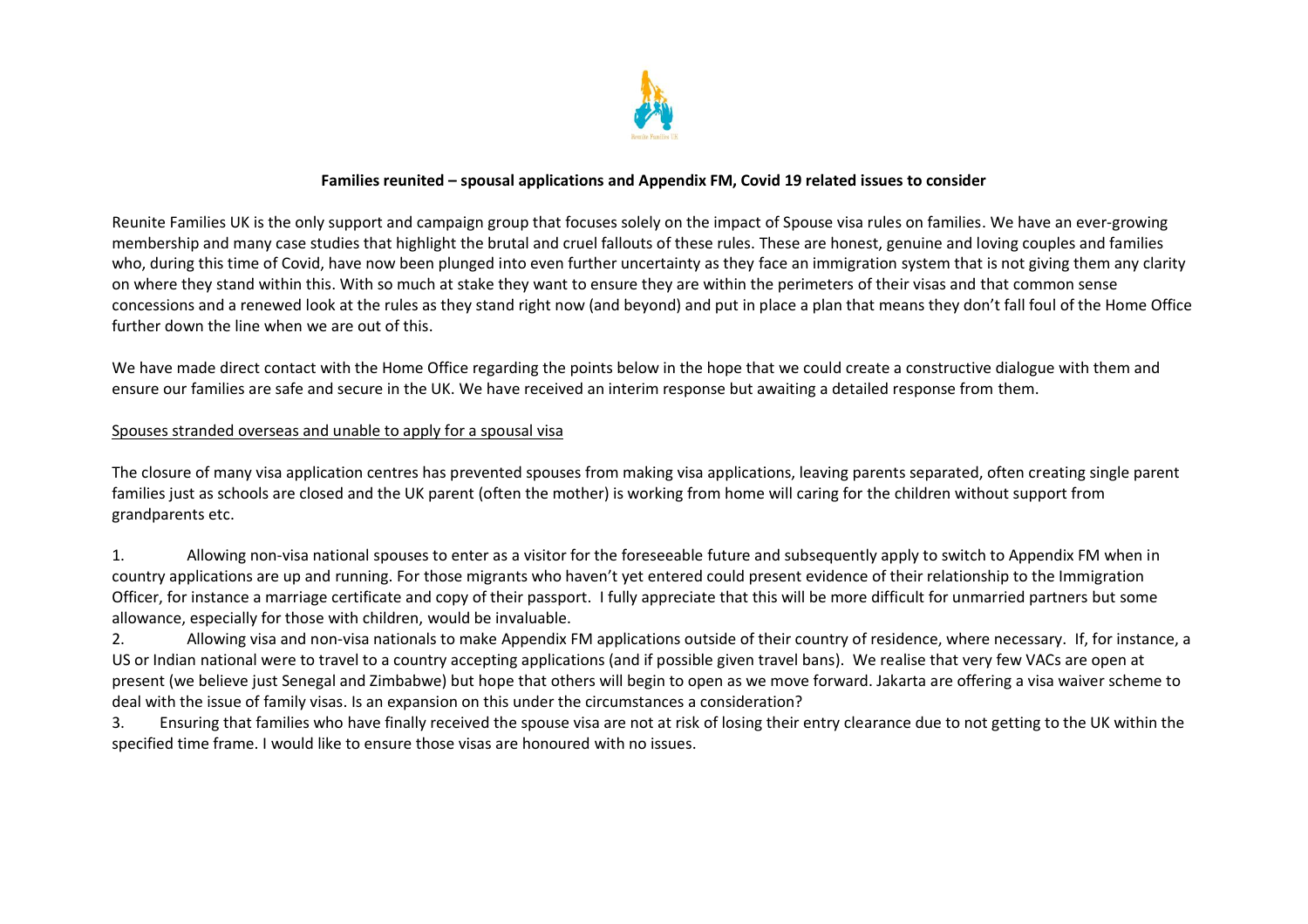

### Economic issues

4. Some applicants will fail to meet the earnings requirements in Appendix FM as a consequence of Covid-19. Would you consider granting Appendix FM visa, switching and extension applications where a permission would have been granted, but for circumstances relating to Covid-19 and out of the applicant's control?

5. Similarly, the impact of Covid-19 on jobs means that some applicants will find it harder pay for the visa application and IHS for their families. There are also British citizens who had leave the UK due to MIR restrictions have now been blocked even further from entering the UK as borders are closed and work opportunities have been severely restricted. Again, would you be willing to waive all or part of these fees? I appreciate the challenges here, but it would be wrong of me not to raise the issue.

6. Families are being plunged into poverty and the No Recourse to Public Funds is causing more hardship. Could this be lifted this for this period of time without changing the route to ILR from 5 years to 10 years? I realise this may be more for DWP but wanted to raise it.

### Inability to access crucial visa services

7. Families are now unable to access language and medical test centres. Where appropriate can these families show other means of language proficiency or lifting of this requirement for this period with a later date for the test to be taken. Medical tests in the current climate is a tricky one. I am not sure what to suggest on medical tests as I can see they will be more important than ever but anything to make things easier would be great.

## **Operational considerations yet to be clarified:**

A) Will they bring in a temporary change until end of year regarding financials eg same as maternity where 6 months wage slips up to furlough or sick leave kicks in?

B) Will there be an exemption for those who can't provide English test before online submission due to centres being closed

C) Banks aren't stamping them in branch/ bank statements due to limited staff and working at home - can you use online pdf statements?

D) Tb Test centres are closed abroad so can people be tested at airports on arrival?

E) Are documents still ok to be submitted up to online application eg submission April 10 but no appointment until May 30 if furloughed or ssp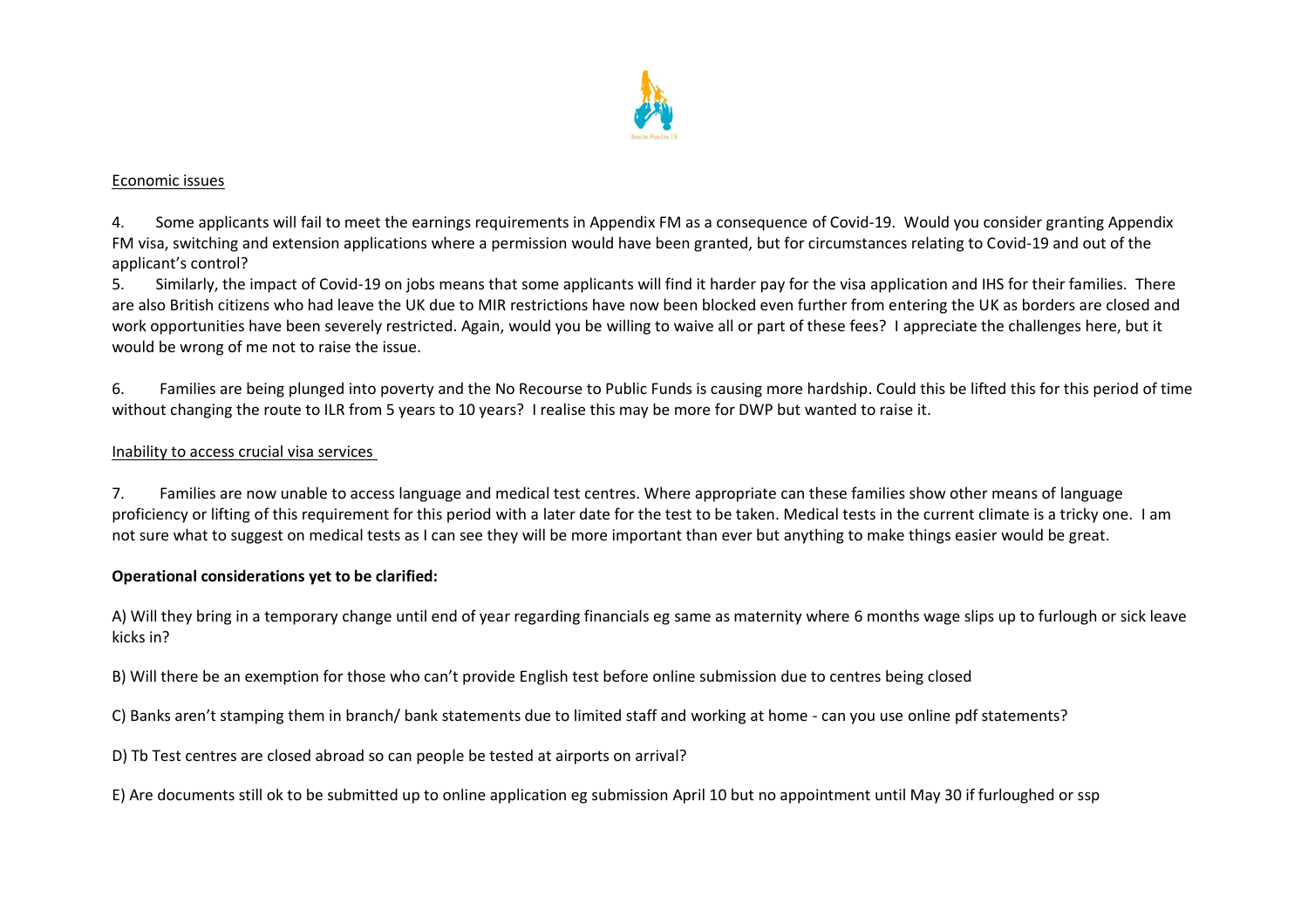

F) What happens if due to company closing you cannot obtain an employer's letter as HR are closed

G) What happens to fiancés here on visit visa that haven't cohabited before their visit and decide to switch to fiancé visa or FLR M but cannot Marry before they submit online due to not being able to marry before online submission as registry office booking keeps getting cancelled?

H) Can people who have been furloughed or hours reduced etc have employers write on letter that they are in this situation due to Covid 19 and that be accepted

F) If a visa is granted and travel vignette expires due to no flights available or cannot collect passport us to centre closures will applicants be able to get a new travel vignette free and not pay the £200 for a new one?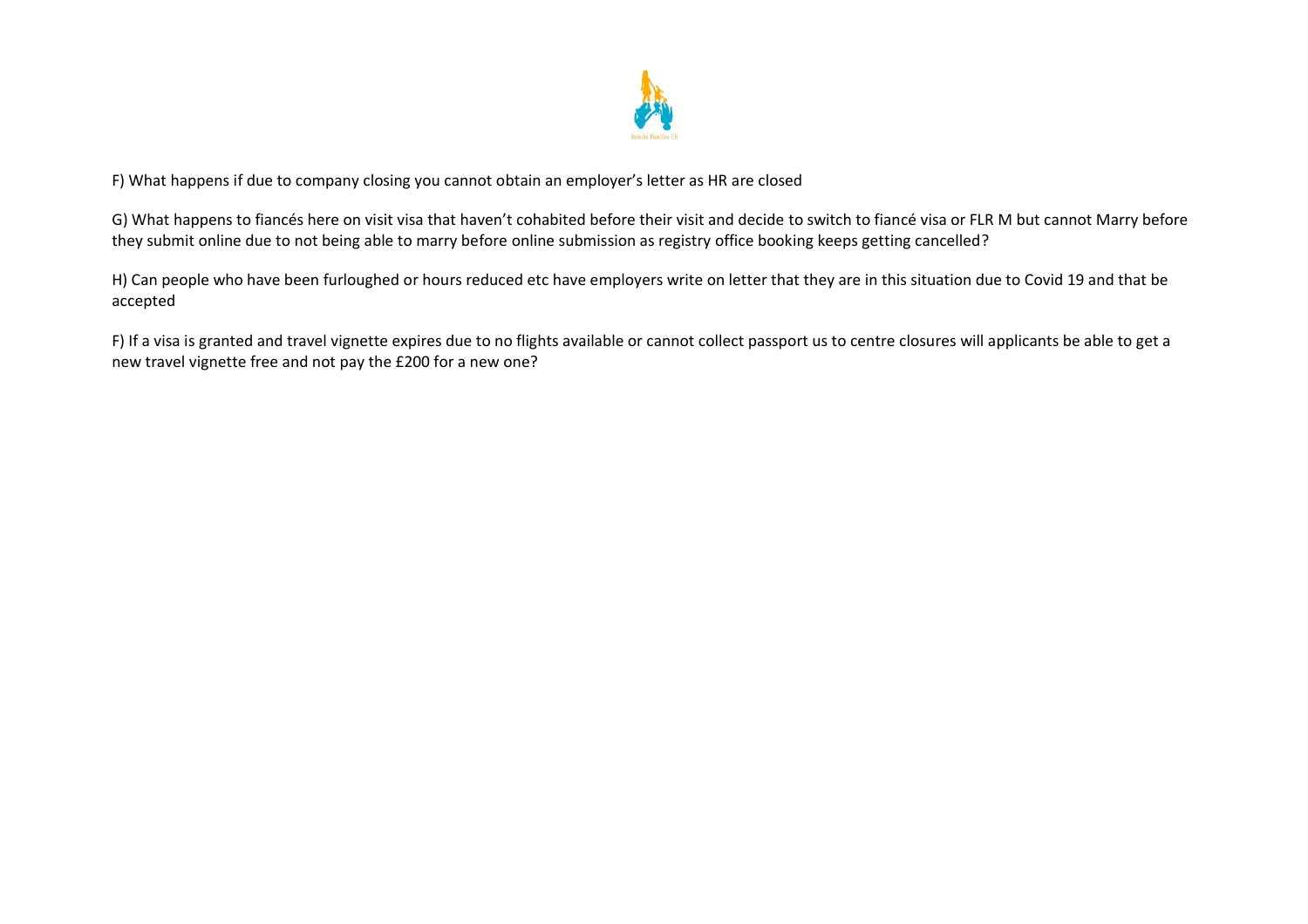

## **Case studies relating to NHS/Care workers:**

## **Tier 2 visa workers have been given consideration during this time but what happens for those on family visas and what happens - god forbid - to their families if the worst happens?**

**Case study 1** - For the last 10 years, I have been involved as a key worker in the capacity of **support worker/ HCA** and more recently as a healthcare recruitment consultant providing urgent front-line staff to NHS trusts and to care homes. Every day I brave the threat of the virus and take public transportation to the heart of London where my office is based. Why don't I work from home? Many of the front-line NHS and HCAs and Nurses often need one to one support, whether that is help submitting their timesheets, new uniforms and some just want a face to face chat. Some often reliving the horrors they have witnessed first-hand in service. The further lockdown is causing my company to decide whether or not members of our office will be furloughed. The threat of furlough is particularly distressing for us as we have to have made a minimum of £1,550 per month to satisfy the financial requirement.

My wife (foreign spouse) arrived in the country almost 2 and a half years ago and immediately applied for work as an HCA, a job she greatly enjoys. My wife is working in a care home which has sadly suffered many COVID-19 infections. She risks her life 4-5 days a week to work on the front line and provide care for one of the most vulnerable groups in our society.

We have a very young child so we are both mindful that our jobs require us to go out every day, not knowing whether or not we will pass the virus on to each other or our child. This situation is further exacerbated by us booking her English test and the test being rescheduled and eventually canceled. We hope to apply for her FLR visa in the coming week and this English test uncertainty is putting undue stress on an already stressful life.

**Case Study 1A:** I work for the NHS in childrens complex mental health. So I regularly deal with children involved in serious crime and terrorism. I have a pending Visa submitted for my husband to join me from Morocco. We are expecting our first baby together and this should be a happy time. However, the Corona virus crisis has put the application on hold. That in itself is stressful enough. However the lack of correspondence from either the home office or tls has made the situation completely unbearable and rendered me useless at work. I have repeatedly emailed the home office. Most of the time they do not respond. The one time they did, it was a completely irrelevant copy and paste from the website. Tls are either rude or they simply refer to the ukvi website. I understand that these times are unprecedented, however guidance was decided that the 60 day limit for biometrics was extended but no-one could reply to a single email to advise of this. Just a simple email to advise of this, after spending the large amount on a visa, would have put a pregnant ladies mind at ease. Instead I have had 4 weeks of tears and uncertainty.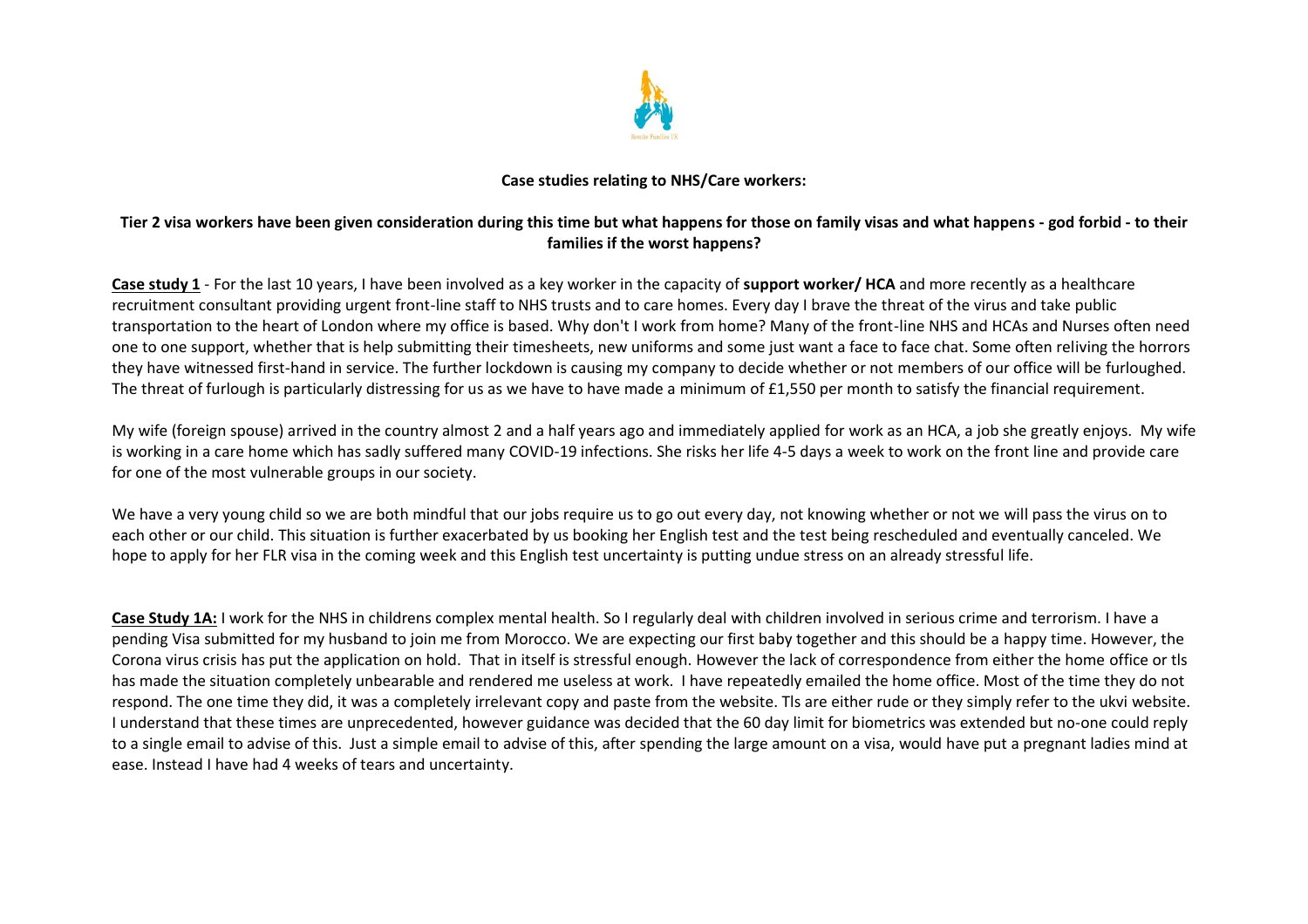

**Case Study 1C:** I am a care worker in a care home a private one. I have been off work nearly 1 month now,the first 7days I was self isolating as it was made known to me that I had been around a colleague who had been ill and tested but her results took nearly 1 week to come back positive, after 5days of self isolating i got sick. And I've been suffering at home since. I'm starting to recover but because of the laws I cannot get 80% my wages for putting myself in harms way to still provide a key service. Which is very difficult for me to deal with emotionally, mentally as well as financially. I am only entitled to ssp which is less than 1/4 of my normal wage. I am confused about the universal credit whether I'm entitled to apply or not so I'm managing on food donations and my working tax credits. Which is very difficult. I am working to sponsor my partner to join me here on fiancee visa but now with having this time off will affect my income and therefore impact on the ability to meet requirements and apply. Also the high visa fees we're struggling with saving to even apply as I am a working single mum and have i family where I live due to relocating because of domestic violence. So I am hoping the government make a new rule that allows some flexibility in the requirements for those of us whom. Have been affected by the corona virus, which is not our faults why we are self isolated and sick.

**Case study 2:** I wanted to tell you about the vital role my husband is giving as a key worker. He is a repair technician and his role involves repairing tools used for ambulance maintenance etc. He puts his health and that of his family's at risk every day. Although my husband is a non eu on a spouse visa, he is helping this country as it is now his country and is so proud to do so.

**Case study 3:** My wife is in South Africa we have applied before for spouse visa and it was refused for silly reasons after submitting all financial evidence. We were hoping to submit another fresh one in May or June but now it looks like we have been blocked and we stressed can't think of the way forward.

It is not human to block married family members not to be together, we have been married for 5 years now living apart, my wife last year suffered stroke and seizures due to stress and she suffered all the pain alone, I have worked and still work in the UK paying my tax, I really deserve to be treated like a human being and family man, not like someone who is depending on hand outs. It does frustrate to live apart and away from your family, wife and child and home Affairs telling me on their previous refusal that I can keep going to South Africa to see my wife as I have been doing as such, that was very hush and proves inhuman against human rights act. If you require evidence, I am very happy to provide an requires information to support this. All I want is to be with my wife and daughter, though my wife is not the real mother of my daughter, but they love each other so very much. We are a family please do not break us, I m working right now supporting elderly people as a KEY WORKER during his pandemic period. We are doing our best.

**Case Study 4:** On spouse visa, Self Employed Builder, has not lost job but no work right now. Unable to get help from the Self Employment scheme as unclear if this is a public funds, and NRPF applies to this person. NRPF can be lifted but do not want to substitute 5 year route to 10 year route. British wife is currently earning but job is in danger.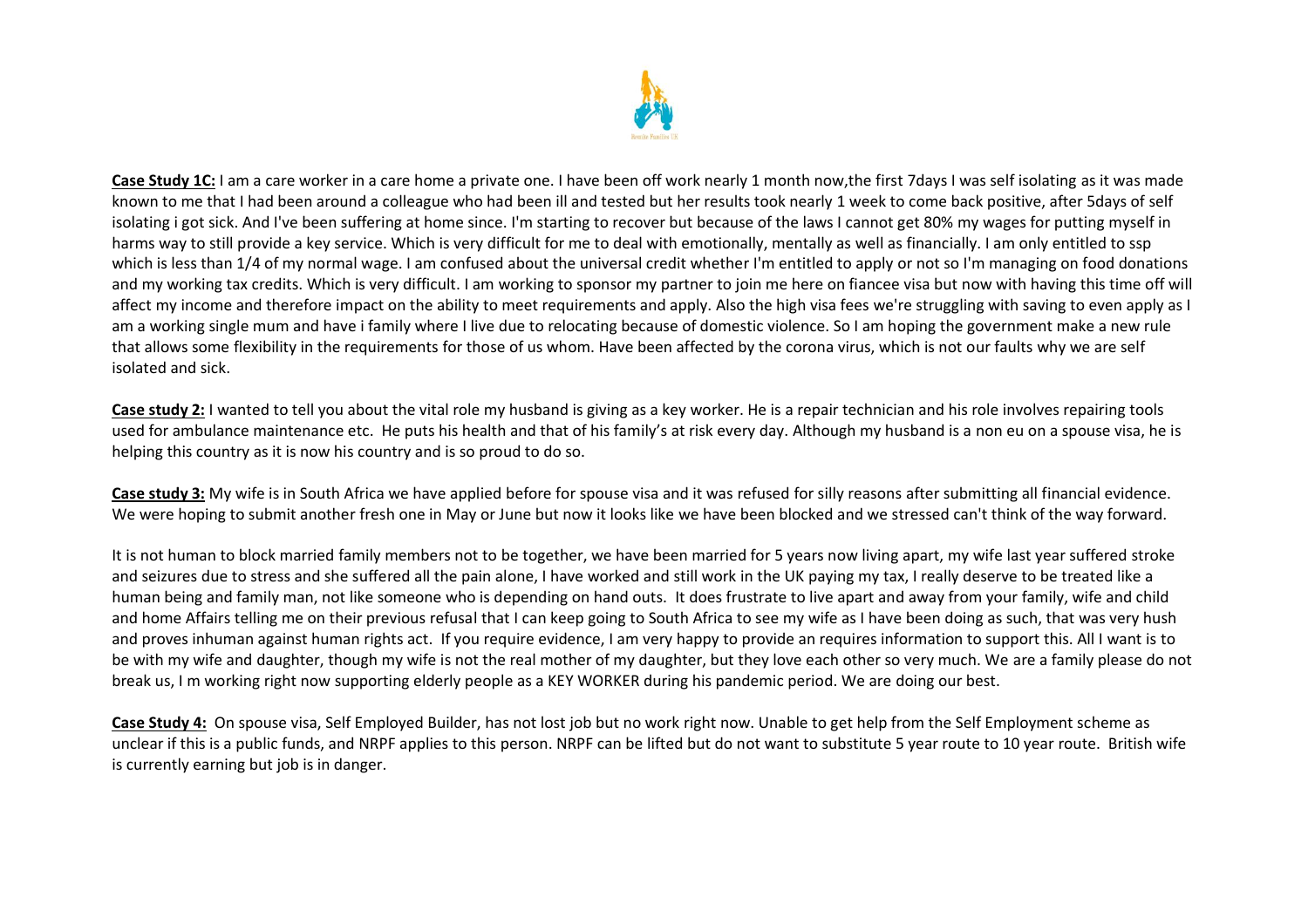

**Case Study 5**: I am a British citizen, and a second year Nursing MSc student. My husband is from Syria, and he is here on the Spouse visa. We are due to renew this around November 2020. My student loan (£12,000 a year) is not countable towards the MIR. My husband has over 7 years experience in the NGO field, including working as a Social Worker, and is fluent in 4 languages. He has been working since he arrived in the UK, doing a mixture of precarious jobs including a market trader, and a support worker for children with special needs. In February of this year he began to try to find something permanent that would meet the Home Office requirements. He has been rejected from 3 jobs that he interviewed for, for which he was extremely qualified and experienced to do, and performed extremely well at the interview. I can only presume that these jobs are experiencing a surplus of applications due to mass unemployment.

We are both extremely worried about how we are going to fulfill the MIR for his next visa application. We are faced with the reality that I may have to put my nurse training on hold and try to find a job, as there are fewer and fewer jobs everyday that he is eligible to apply for. We have until July, at the absolute latest, to find a solution for this situation. If neither of us is receiving a paycheck by that time, it will be too late to meet the 6 months MIR. We are extremely concerned. We are unable to go anywhere but the UK, as obviously my husband cannot return to Syria, and we will not have right of residence elsewhere. We cannot afford to be put on the 10 year route to citizenship - the Syrian passport costs £800 to renew every 2 years, and with the added costs of 2+ more visa applications, it would mean financial ruin for us.

Since leaving Syria in 2011 due to the war there, my husband has managed to avoid making an asylum application and has maintained his legal status without seeking (or receiving) state assistance from the 3 countries he has lived in (Turkey, Germany and UK). We are now facing the prospect that we may have to give up on this Spouse visa route, and he may be forced to make an asylum claim.

**Case Study 5A**: Me and my husband have waited 3 years to be in a position to apply for a spouse visa, our baby was born 3 months early in January 2018 and so I was unable to work due to her health, she spent 2 months in intensive care and then required around the clock care by myself.

In September 2019 my husband left his job of 10 years to come to the UK on a visit visa and take care of our daughter so I could work, it was incredibly difficult for all 3 of us to adapt to this but we did it to be together. My husband returned to Peru in February this year and we were due to apply for the spouse visa the 2nd April as we have all of the financial papers ready.

The visa centres are closed in Peru and so we unable to apply. I am a key worker but I'm unable to work currently as I am having an asthma flare up. I've been in isolation with my daughter for 5 weeks, unable to go to the shops or anywhere. Peru is not an option for us as the healthcare system can not meet her needs, she is still under 3 consultants at the hospital.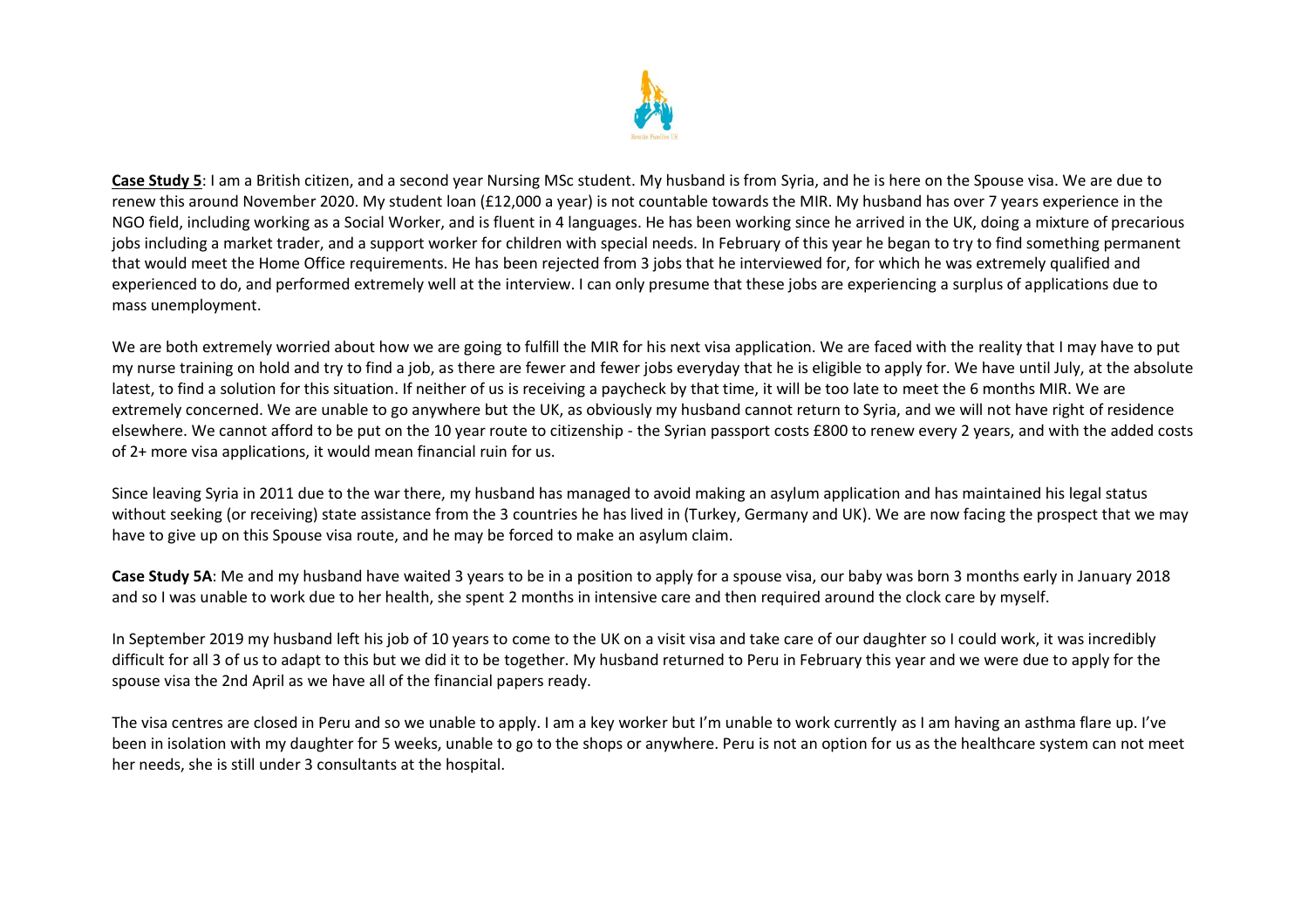

**Case study** - I am the spouse of a British subject, my spouse visa expires soon and am a careworker. My visa expires in August but still my six month wage wont be met as my salary alone doesn't meet requirement as my husband is furloughed

### **Some brief details from families in our group who are key workers:**

**Case study 6**: (The British Spouse) I am a key worker and if my husband wasn't here I'd ne jobless. The only reason I can work and not claim benefits is because he is here. Without him I'd be a drain on the system

**Case Study 7**: I work in a home for people with learning difficulties and my wife is here on a spouse visa and a volunteer on a farm for people with learning difficulties. What happens to us if one of us falls sick or worse?

**Case study 8**: My wife is a care worker and on the front line. Other care homes near have the covid, we are just waiting for this to happen in her care home. Only received PPE yesterday. I'm also a key worker but not as bad as what she does and much lower pay.

**Case Study 9:** I'm a key worker and wouldn't be able to be without my husband, the Visa holder to look after our 3 kids.

**Case study 10:** my husband is Tanzanian and here on a spouse visa, he's an NHS A&E emergency care assistant in Berkshire

**Case Study 11:** My husband is a key worker he works in supermarket and going to work 5 days a week

**Case Study 12:** My hubby is a care assistant (is that technically a key worker) and I'm a full time mum, if he wasn't here I would be a single parent on benefits, due to health conditions

**Case Study 13**: I am a senior carer.. My daughter is laundry assistant.. Both in residential care home with mental health issues.. From Philippines

**Case study 14:** I am a senior carer in a residential care home... from Mauritius MU

**Case study 15**: My wife after 4 years off work due to TB infection in her left hip is returning to frontline after successful TB treatment and hip and pelvis replacement last year. She will be working as Clinical Health care assistant at West Middlesex Hospital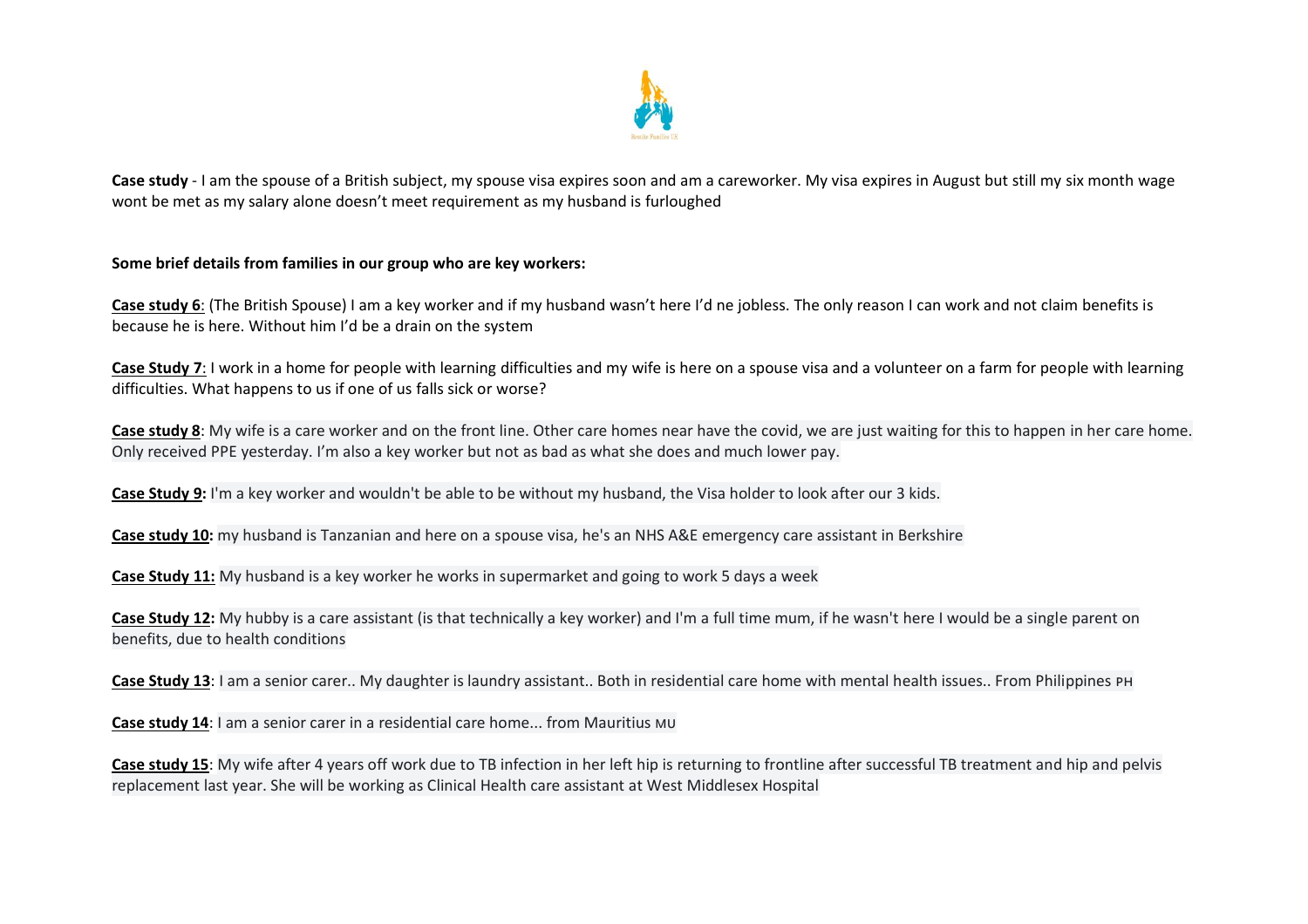

**Case study 16:** Both my wife (British) & i (Morroccon) are key workers. My wife works for local government & i work in a food distrubtion centre working with on average 110 other people every day.

Case Study 17: People with conditions that can work 20 hours term time can they work whatever now due to covid 19 **C** specifically health care workers.

**Case Study 18**: I am classed as a key worker (registered childminder) but I have had to close my business as I don't have any key worker children on my books. Does this apply to me? ( I have earnt the income threshold April 2019-April 2020) but now I've had to claim universal credits until I can re-open. Don't want the UC claim to go against my husband's 1st spouse visa application

**Case study 19:** my hubby is here on a spouse visa, FLR (fp) we won at court on ECHR article 8 ruling 'right to family life', he works as a care assistant in residential homes looking after older ladies and gents.

**Case study 20**: I'm the foreign spouse. I'm a social care worker and next month I'll start working at NHS. I'm just scared what will happen in the future although my visa will expire in January I'm already worried about it.

**Case Study 21**: I work for the NHS my shifts have been changed to 12 hours. 3 days on 3 days off. My husband came here on a fiancé visa and we got married just before lockdown. My main concern with visas not being processed is for his mental health. We knew he would not be able to work for 6 months but now that he may not be able to work for 9 months (depending on visa processing times) and cannot leave the house to see anyone or even volunteer I am worried that he is having more days where he is "low". Even if the government would allow people on short term visas to volunteer and give something back then that would be helpful. All he wants to do is help

**Case study 22**: I work in ITU currently looking after Covid patients. My husband works in a take away and has been working 7 days a week since lock down as demand has increased and due to sickness. We are due to apply for our ILR beginning of June . His life in the UK exam has been cancelled twice thus far . Next one is 26th May but even that is looking doubtful. We could apply slightly later as his BRP doesn't expire till August, but obviously we were hoping to apply on the first date possible.

Our concern is if his life in the UK is pushed further back he well have to pass first time or it may be after online submission, would that mean a refusal or would we have to apply for FLRm again at considerable extra cost and wait a further two and a half years to apply for ILR.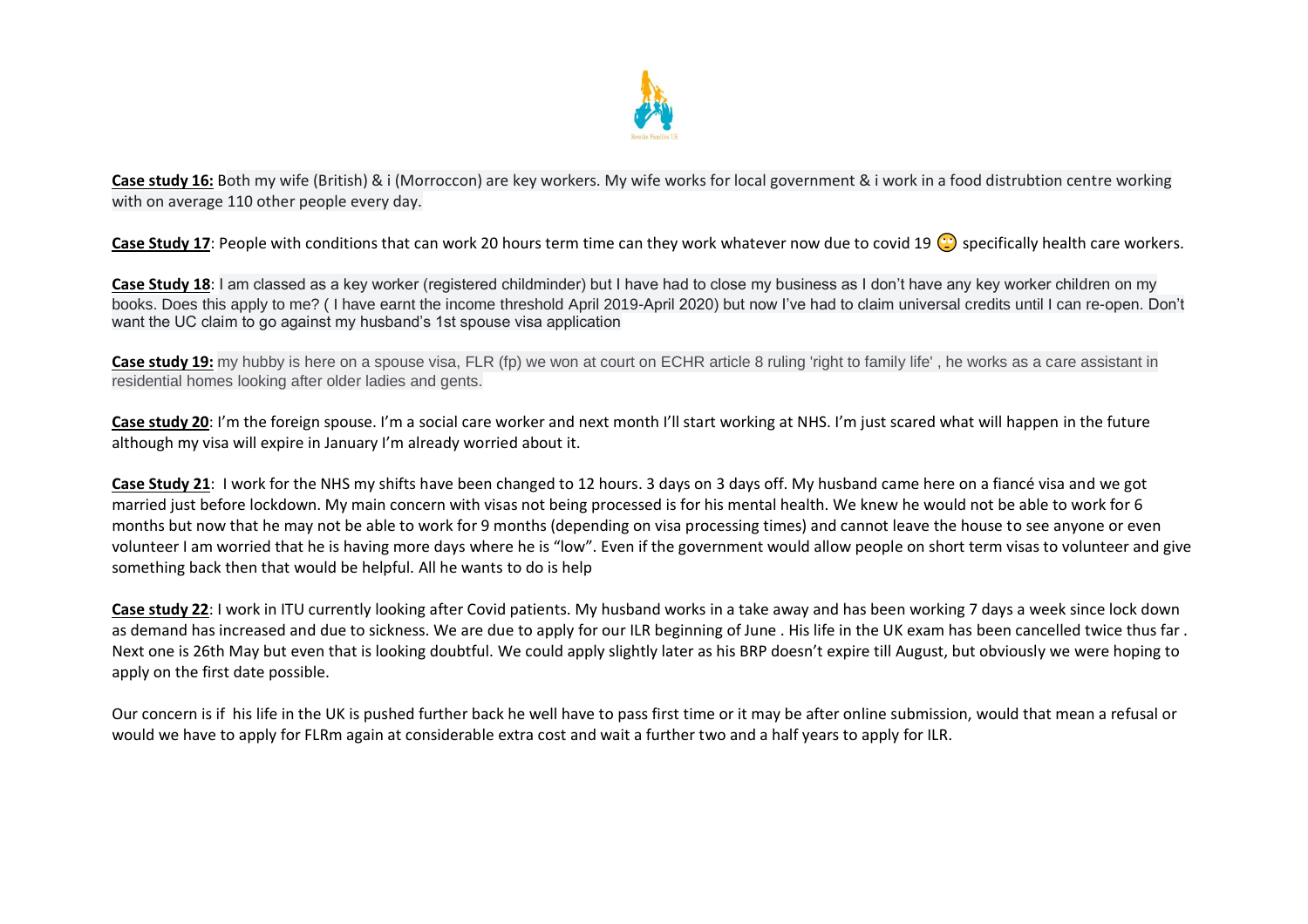

When you phone the help line they say keep emails of cancelled appointments and it may be possible to take the risk test after online submission but this is not at all clear and I have seen nothing in writing. We don't want to apply for ILR with the chance of being refused and lose thousands of pounds. If we reapply for FLRm that to will cost us thousands of pounds extra and push application for ILR back another two and a half years.

We are both working throughout this pandemic putting our own lives at risk and wondering if at the end of it we will get a refusal

**Case studies related to NRPF:**

# **If the NRPF is lifted, the applicant and family are taken off their 5 year route and put onto a 10 year route. During this time when families are in need of support they should not be penalised this heavily. The extra cost for those 5 years is extremely high and not fair on those families already dealing with financial difficulties**

**Case study 1**: My partner is self-employed and due to the outbreak of Covid-19, his upcoming job has been cancelled. I imagine he probably won't have any work for the next couple of months until everything is back to normal. He has applied for universal credit, but we're waiting for their decision whether he'll get it or not in early May. The problem is my partner can no longer prove ongoing incomes due to the current situation, which is a requirement too for visa applications. A lot of people were talking about not able to meet the MIR, but I think this is another big issue to many people, especially to those who are self-employed. I hope HO can consider temporarily scrapping not only the MIR for people who are affected, but also the proof of ongoing incomes

**Case study 2:** I'm writing on behalf of my husband who is a carpenter and has been trying to setup his business in the UK, on his spouse visa. He's selfemployed and subject to covid19 restrictions has lost all of his work. It looks as if he won't be eligible for any support being self-employed as his business was only registered in January 2019, so only has a partial year's tax filings so far. We are incredibly lucky that my wage is enough for us to live on for now, but I know many who are not in this position and rely on both incomes to be able to survive. The support offered negatively impacts a disproportionate number of people on spouse visas and does not take account for those who may have not been in the country long but are positively contributing to the economy with skills and tax.

**Case Study 3 -** British husband has lost his job due to School Closures. What happens to us now?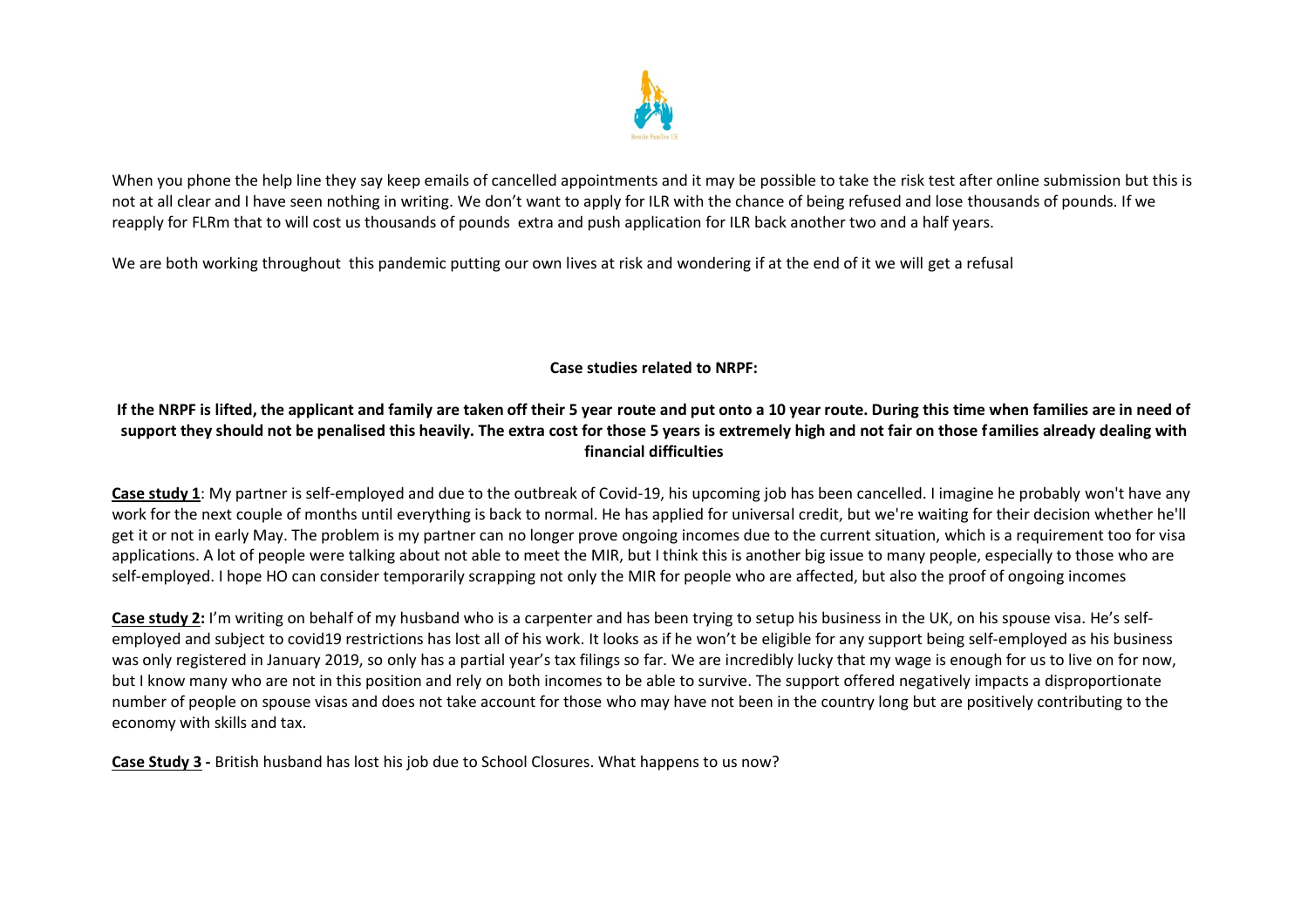

### **Case Study 4**: Both my husband and I are self-employed and can't work. What happens to us?

**Case Study 5** (repeated from keyworker as relevant here too): I work in a home for people with learning difficulties and my wife is here on a spouse visa and a volunteer on a farm for people with learning difficulties. What happens to us if one of us falls sick or worse?

**Case Study 6**: My husband is here on FLR. He is self employed as a builder and hasnt been able to work due to Covid 19 situation for the last month. Social distancing and not being able to buy materials has had a massive impact. I have lost my job also and we have claimed Universal Credit. We have just been told that my husband is not entitled to anything as not allowed public funds. I am sure this will be the same when it comes to self employed grants. He has paid tax and insurance since he came here 3 years ago, how is this fair?Not sure how we will cope financially in this situation we are all facing.

### **Other aspects of covid and family migration**

# **Families that would have met the MIR however are now being affected by covid-19 and employment. Whether they are applying for first application or an extension or ILR, this is causing immense worry for them due to lack of clarity**

Case study - Just to give a clear idea on my situation, I'll give a short summary: I am British and my husband is Iranian, living in Iran. It's a very stressful time as the virus and strain on the healthcare system is very bad in Iran presently, and the sanctions are still in place making things very difficult in a variety of ways, including providing any financial support for my family there.

I'm unable to travel to Iran due to the UK government advice advising against all travel to Iran as a dual national (as I am married to an Iranian, I am considered a British-Iranian dual national). My husband would also be unable to get a tourist visa to the UK due to the strict nature against certain countries. Because of this, until we are able to get the spouse visa, we have to spend lots of money to meet mutually in a different country.

Covid-19 impact: I'm currently furloughed, but being paid all of my base salary (£18,000). As I am not getting overtime pay anymore, I am earning under the minimum income requirement threshold, so would no longer be able to apply until early-mid next year potentially.

He has been attempting to get the IELTS Life Skills b1 test for the visa, but these are continuously cancelled and/or pushed forward now due to covid-19.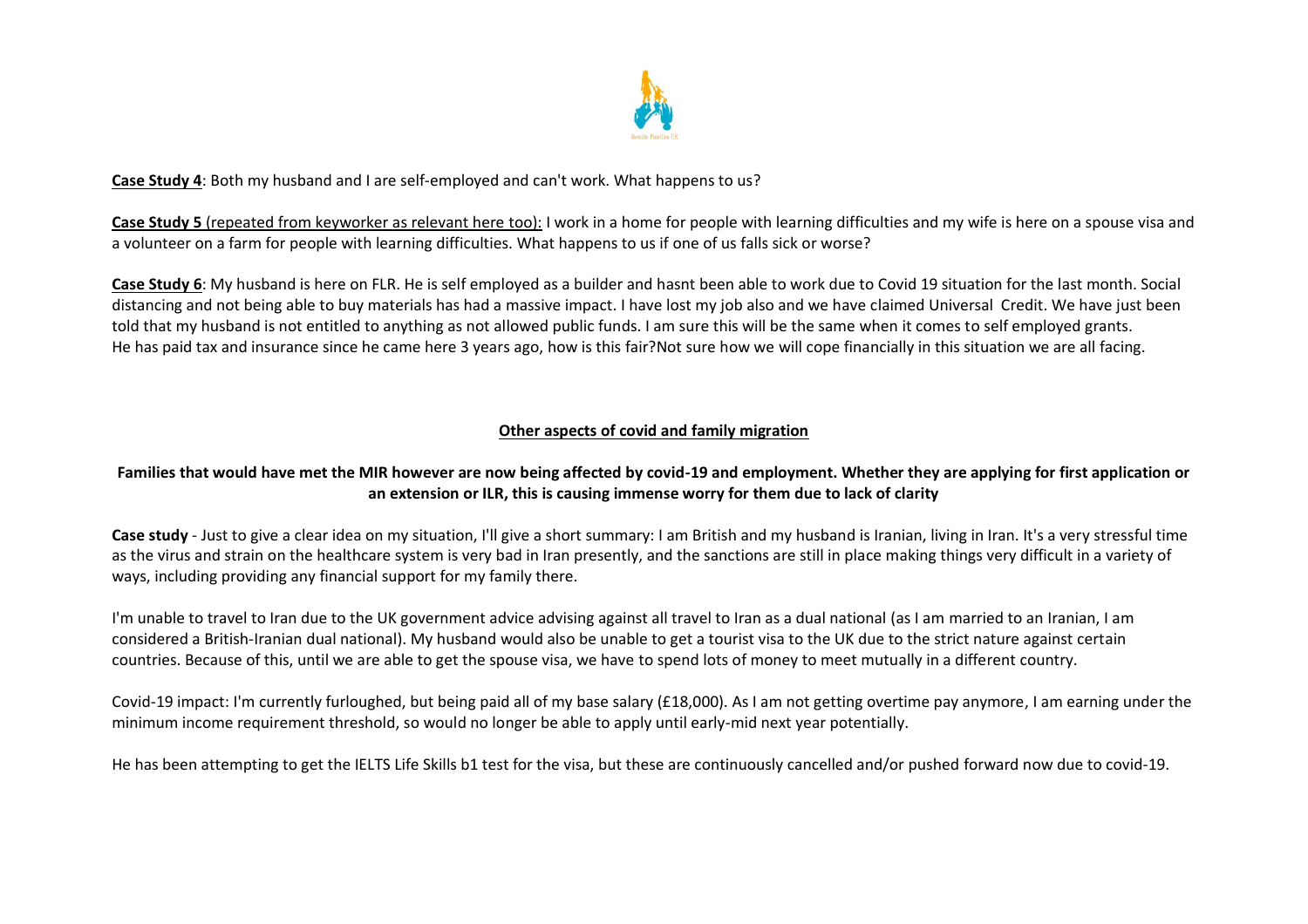

I have been having issues with my private landlord, and would not be able to attain a letter from my landlord allowing my husband to live in my flat, so I need to find and move somewhere more suitable for my situation, but due to covid-19 and having family members which are vulnerable, I am in lockdown and unable to view flats.

The loss of pay from having no overtime pay means that I am not able to save as much money as intended, which will make paying the spousal visa and expenses much more difficult. In my situation, there are extra expenses as the appointment centre in Iran, where applicants can take their biometric appointment, is too busy according to the government website and he will be required to travel to another country, such as Turkey, in order to attend the appointment. Due to the economic situation in Iran, I will need to give my husband money for all these additional expenses (flights, hotels, etc.) upon his arrival to the other country, which adds further economic strain.

**Case Study -** My husband is furloughed his spouse visa runs out end of August. We now don't have funds to pay for visa so are very worried

**Case study** - As many others, I am worried my fourth time extension would be affected. My son, and me on 10 years route. We are due to apply by the end of this 2020. My husband lost his job, my son still full time education ( 21YO). We have invested to start our own business ( self employed based) as street food , and as you can see , the season is badly affected! I am worried we will not have the application fees by the time! My husband applied for Universal credits, we are behind the rent.

**Case study** - Husband due to apply for ilr between January 2021- March 2021 latest. We have both been furloughed. We are worried this will leave us not meeting income requirements as we both work part time so our furlough wage will not be much.

**Case Study** - My fiancé and I had planned to apply for spouse visa this July, however I have from the 1st April been furloughed and my now 80% salary no longer meets the financial requirements. My concern is whether or not the HO will put something in place so that myself and others in the same position will still be able to successfully apply. As soon as I return to work my normal salary £1885 per month will resume. I'm so anxious that we will have to start the 6 months all over again.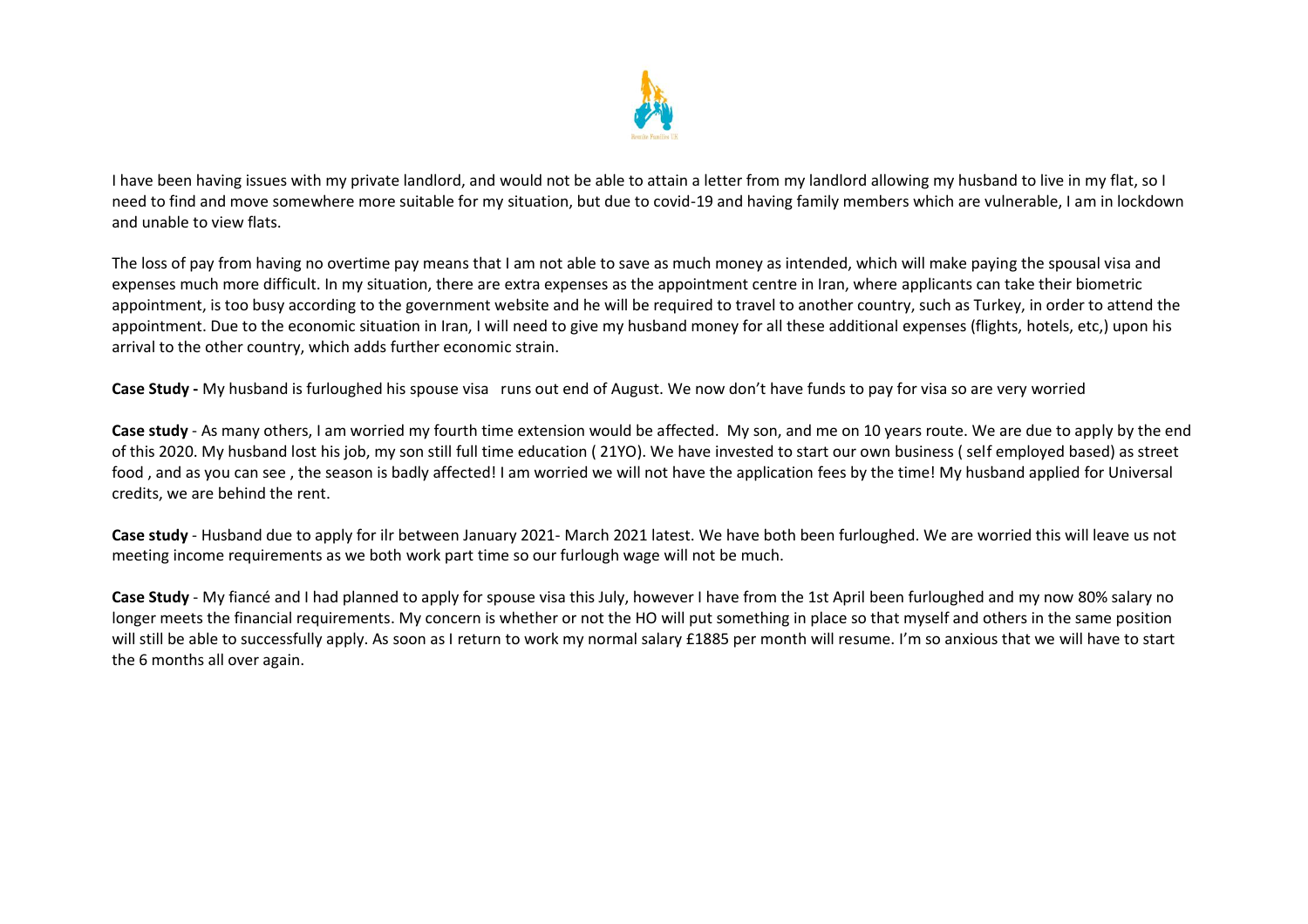

**Case Study** - I am writing to you in great concern that COVID-19 may have an effect on my wifes visa application. Being a married man of 8 years with 4 beautiful boys with which are still in Zambia whilst I am here in the UK. This is not easy busy at the best of times never mind throughout this outbreak. I am currently furloughed from the company I work for but my family and I are worried that this outbreak might come out the worst for us. Paying for two households and and the upkeep of all of us everyday a struggle. If and when my wifes visa gets accepted and comes to the UK there would no need for benefit claim, only whats entitled for the children, or anything as my wife is a fully qualified Social Care Worker.

Working in hospitality especially in this current condition has a lot of risk as business never can be foreseen. I am working on the management side of things however this does not make me invincible. With your help I hope that the Home Office can somehow sort all this out and make a brighter better future for all of us.

**Case Study**- We were set to apply in May and now have no idea what will happen

**Case Study**- We are meant to be applying first time application in May, but whether we apply in May or later, I may not meet the MIR due to reduced pay because of COVID-19

**Case study**: the HO used the wrong income to decide our case but this is not Covid19 related. However, Covid19 has reduced my income below the MIR but should not affect the appeal as income should be taken at the date of application.

**Case Study** – At the moment were in unknown cause major issue is no english test, no idea of how things will be come Jan when FLR due so a while yet but still cant prepare.

**Case Study** - ready to apply under Exceptional Circumstances but of course the sponsors earnings will be reduced now, due to Covid 19. Will the 12-month bank statements still be valid or will they have to wait for another whole year after things are back to normal.

**Case Study**- our savings are not in GBP, instead they are in PKR. The economic crisis is affecting the GBP/PKR exchange rate and our savings might go below the required level.

**Case Study**- Lost income will affect MIR for first spouse application planned for September. Also, abroad, so exchange rate issues.

**Case Study** - due to lost income might have to delay. Was hoping to apply in June.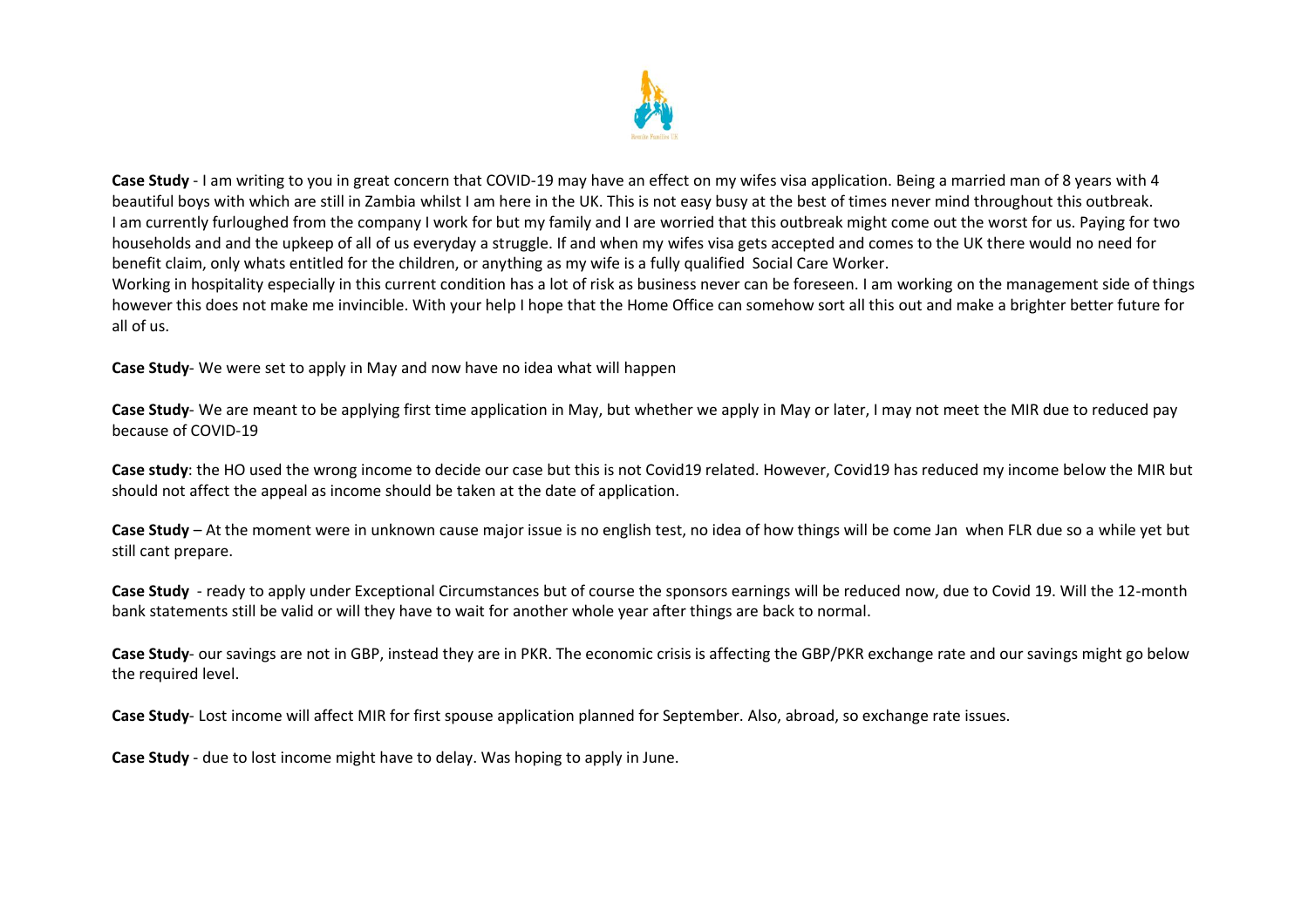

**Case Study** - We would of easily met the requirements for extending our visa in November as my hubby was just starting full time (as I'm now on rubbish maternity allowance) but due to covid now he is out of work and don't know if we will get the 6month full time pay slips :(

Case Study - we are applying for the spouse visa next week with no certainty that ill have a job once they finally get around to processing our application

**Case Study** - I met the requirements and would have had last payslip on 7th August (paid 4 weekly) I don't know if that is going to be the case anymore as obviously it's a day to day thing. I work is social care (office based) so am still working at the moment but who knows how long for or if on reduced hours compared to the 48 hours I was doing xxx

**Case Study** - My son and his wife and daughter were about to apply for spousal and still want to by choosing earliest biometric date that appears (with possibility of postponing if lockdown continues) His wife passed the IELTS test, but the certificate never got sent out before lockdown in SA! They have almost been apart 2 yes with a 5 year old daughter. No idea how much more this is going to delay their reunion as once lockdown lifts everyone will be trying to apply and also get flights and she'll still be waiting for that certificate

**Case Study** - I was in my 5th month of working when I was laid off due to the decline in business caused by the virus outbreak. My husband is here in a visitors visa which expires in 2 months time. 80% of my monthly income isn't enough to meet the minimum income required, nor have I been able to work for the minimum 6 months required. Our goeie is up in the air now. We don't know if they will extend my husband's visitors visa or if we will still be able to apply for his spousal visa. I have a letter stating that I will resume work once this is all over.

**Case Study**- Wife's application is not due until August, but at the moment she cannot go to English lessons study and take the life in the UK test. I will not be able to get my wage slips verified as work requires me to work offsite as well as most of HR. I pass the MIR with space to spare

**Case Study** - Self-employed and can't work. Don't want to sign on for any government schemes as worried it may affect future renewal

**Case Study**: We don't meet the MIR and couldn't do so any time soon (I have a 7 months baby and now 5 year old out of school). So we have applied for a fee waiver, but who knows when we will hear back now in these precarious times because of Covid 19.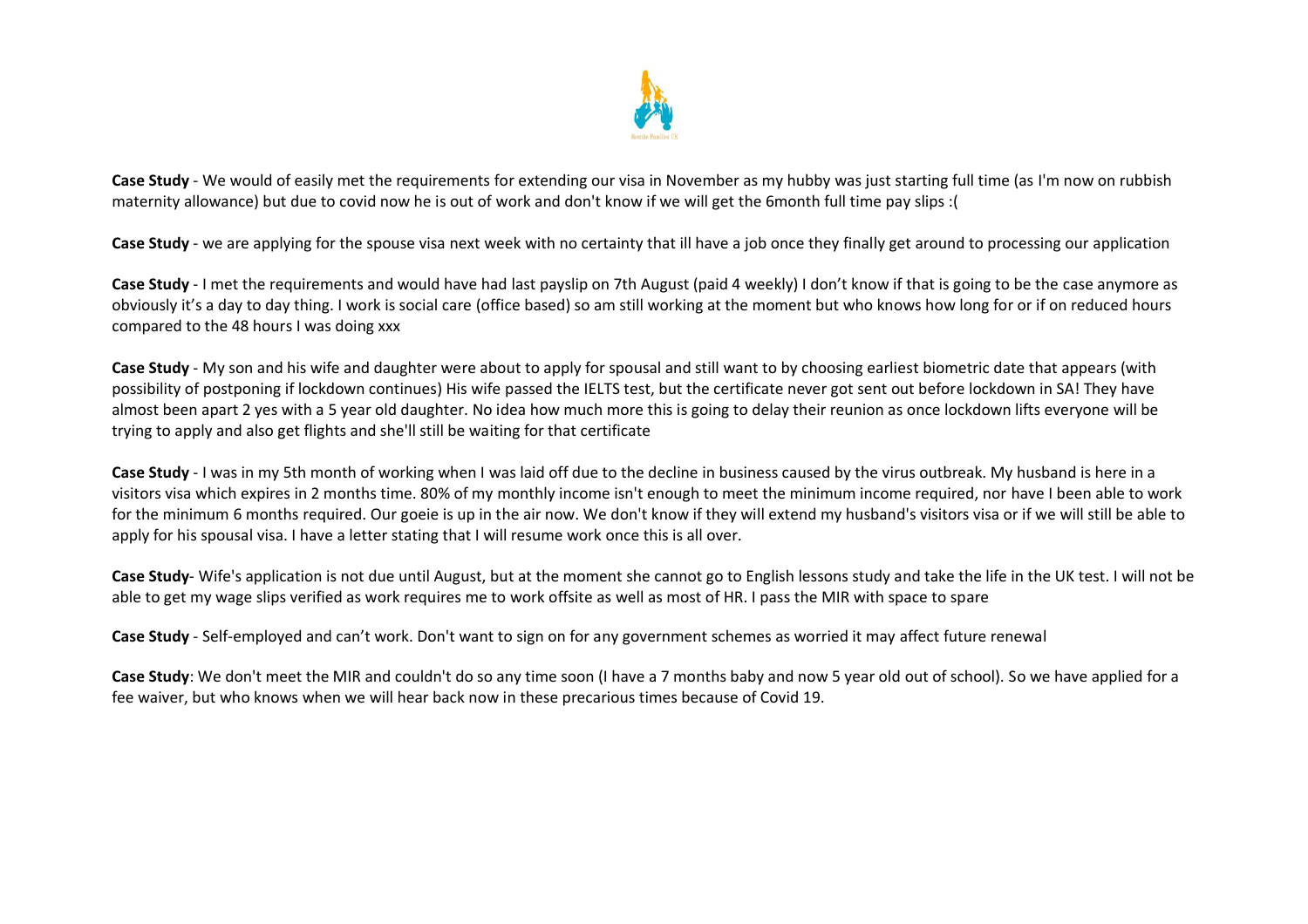

**Case Study** - My husband is on FLR (m) and we're both self employed. He earns and works more than I do but at the moment both of our income streams have been halted. I've got three main concerns with regards to the visa over the next 12 months. Firstly, is he entitled to the package that the government have promised all self employed people will receive in June? Secondly, are we expected to meet the MIR for the tax year 2019/20 and how do we demonstrate that there were extenuating circumstances if we can't? Thirdly, what happens if our sector (arts and entertainment) doesn't bounce back and we don't meet the MIR in time for the second part of the visa?

**Case study** - At the end of May me and my wife are due to apply for her spouse visa she will be coming from Mexico. However May would be the 6th pay slip I need but I've now been furloughed and hoping this won't affect my application.

**Case study -** My husband is due to apply for ILR in September, due to Coronavirus he has been furloughed and will only be receiving approx. £800 per month. I myself am self-employed and have had to claim Universal Credit, we therefore will not meet the income requirement, or even come close to it in the 6 months prior to our application. This is extremely worrying when we have come so far and exceeded the income requirement before this pandemic occurred. So far there has been absolutely no response or reassurance from the Home Office with regards to cases like ours and we remain fearing for the future of our family unit.

**Case study** - We are due to apply for flr in November. We are on 10 year route due to exceptional circumstances and we were really hoping to swap to 5 year route but does not look likely now. I have been on maternity leave since October and only get maternity allowance. My husband was part time to help me because I was very sick and we also have a 4 year old. He was offered full time commencing 24th March which we could of met the financial requirements on his wage alone but now due to covid 19 he had been made furlough and it goes based on last 3 month's payslips in which he was only part time :(. I have asthma and my daughter is in the middle of being assessed for it and with also having a 14week old we are crippled with anxiety about this situation and now with the added stress of if we will be able to have my husband remain here with us if his visa gets turned down :(. Sorry for the long email. Wanted to get my story to you. Hope your well and keep8ng safe.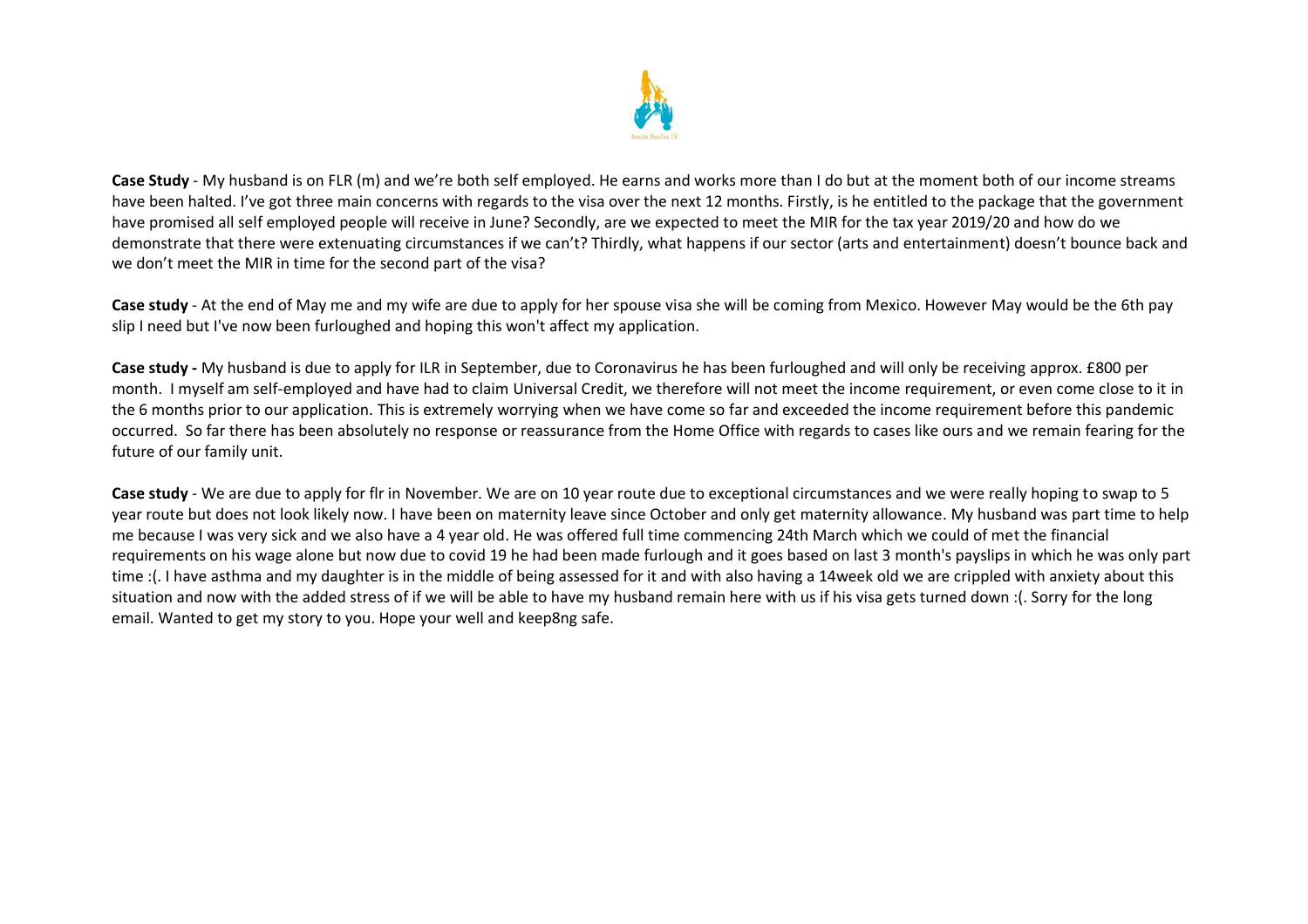

#### **Fiancé Visa**

**Case study** - My partner and I are in a ridiculous COVID-19 induced immigration dilemma. My partner was granted a fiancé visa for our wedding on the 9th of April and expires at the end of June. As you are aware the government banned all weddings and thus, we cannot apply for FLR(M) because it is impossible to get married. Therefore, the government has enacted law that actively prevents those with Fiancé visas from meeting the requirements of the route they were offered on approval and to date the Home Office has done nothing to offer any concessions, reassurance or extensions. Absolute deafening silence from the Home Office.

Not only are we having to deal with our wedding being cancelled by the government now we have to live in fear that COVID-19 will totally derail our future as a couple due to the Home Offices inaction. Additionally, my partner faces an indefinite prohibition on working until FLR is obtained. It is outrageously unfair that the Home Office should grant entry to Fiancé's to get married and settle in the UK and block the extensions to the visa because a global pandemic has resulted in a blanket ban on weddings. It is almost one entire month since weddings were banned and shockingly absolutely nothing has been done to ensure that fiancés right to family life is protected.

The government urgently needs to ensure that Fiancé's are treated fairly. They should consider one of the following 1) extend all visas by statutory instrument to ensure no migrants are disadvantaged by coronavirus 2) extend all fiancés visas by the time weddings are cancelled 3) allow fiancés to temporarily move to the unmarried partner route to FLR without 2 year cohabitation 4) Allow FLR without marriage for the first FLR application

**Case Study** - Intended to marry June 18th on a fiancé visa which runs out 14th July (weddings now been cancelled due to covid) so we would have been changing onto a spouse visa straight after wedding which I think I now fall just short of the MIR.

**Case Study** - I'm currently facing problem with my for(m) application because i originally plan my wedding and book everything perfectly well before corona situation and plan to switch from tier 4 to flrm from within uk but due to current lockdown extension my ceremony has been cancelled and without allowing me to rebook until the lockdown is lifted make me super worry that it may gone over my visa expiring date and im very very stuck because at the same time i cannot return to my home country as well because of flight suspension and currently my home country doesnt allow any flight in at the moment which really leave me no choice.. i recently try to get in touch with registry office in regarding to my visa regulation and they said that they will try to follow the request and let me have my ceremony at the necessary timescale but the problem is im worry that it will be fully book by the time they reopen again after lockdown and i feel like its not fair for me because this problem is not foreseen. please help .. because this registry office only provide the statutory ceremony only twice a week as well and only from 10am to 11 am only theres a very limited timeslot per day hence why im extremely worried it may be fully book fast before i can get the chance. what should i do for this case please? Also currently biometric center are close im worry that if i submit my flrm application first on 31st may and submit the marriage certificate later after getting marry but before the biometric appointment im worry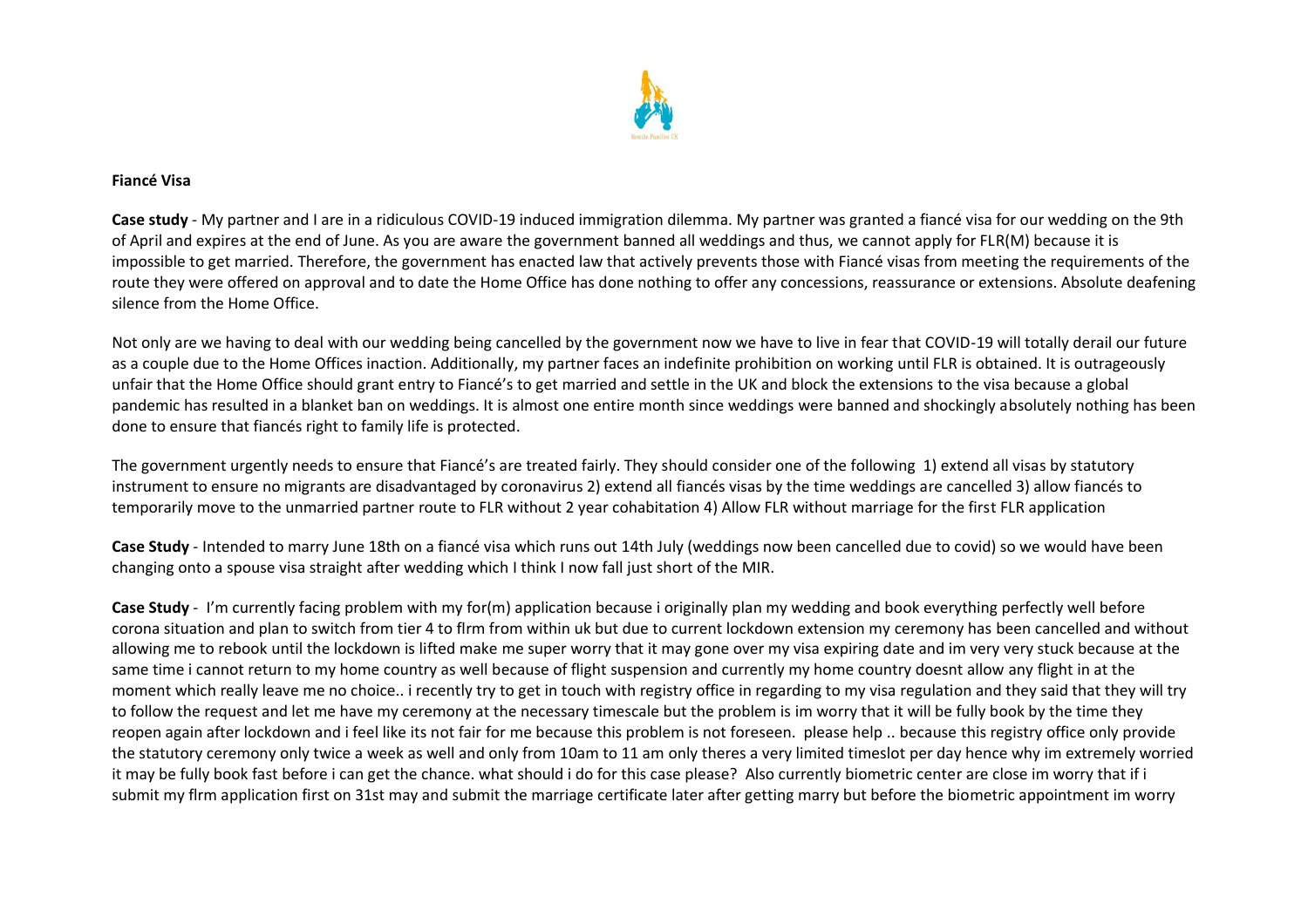

that if it has to go over 60 days period im worry of getting my application canceled or lead to over stay.. im feeling very stuck and not sure what to do please help m

### **Vignettes/Out of and in country time Constraints/Testing centres**

**Case Study** - My husband is non-EU and is applying for Indefinite Leave to Remain. His visa expires at the beginning of July. He recently visited the Life in the UK website to book the required test and found that all the test centres in Scotland were booked up until early July. This is very bad. Fortunately, he was able to book a test in Newcastle for late May, but there may still be lockdown and/or travel restrictions surrounding coronavirus at that time. I guess that his travel counts as essential, but anyway, I find it very worrying that people in Scotland are unable to book tests there for nearly three months. Do you know how to raise concerns about this? I have seen no advice regarding what to do if my husband fails the test and is unable to book another test in time for the visa deadline. The test centres have been closed for some time due to coronavirus disruption and this will have had knock-on effects re. delayed and cancelled bookings. Scotland is already poorly served as regards test centres (only three) and there must be immigrants living in the Highlands who will now have to travel huge distances simply to sit a test.

**Case Study** - My husband submitted his application on April 10th. We have 60 days to book the bio before they automatically cancel the application. The vac is closed in his country and we cant find out if they will extend this 60 day deadline, there are rumors but no confirmation from the home office as yet. There are so many trying to book the bio and have no idea when we can. I have been working 7 months and meet the MIR but my job is not guaranteed from 1st July when the gov work retention scheme is set to end. I want to know if the 60 day deadline to book the bio will be extended. And what happens if I lose my job before they have made a decision on Ismails visa. I haven't stopped crying for days out of frustration

**Case Study** - My husband's visa was granted at the end of February but with a start date on th Vignette of 24th April. I had put date of travel as 1st of May as this was 12 weeks from applying but it was processed really quickly(less than 4 weeks ). Now we have the problem of COVID 19 and all international flights being stopped from Turkey. We have had 2 different flights cancelled and I dont know when or how he will be able to travel here. I have emailed twice to the home office and still awaiting a response. I know u can apply for a new Vignette but it costs £167 and with all the vac centres closed I dont know how this will be going forward. Hopefully when the travel ban is lifted they could allow him to travel without having to renew his Vignette.

**Case study -** My wifes uk spousal visa was granted a month ago but due to travel bans she was not allowed to leave south africa. The 30 day vignette in her passport has now expired as we could not attend biometrics due to vac closure. My wife has our 2 children, 5yo and 7month old and theyre currently staying with friends as everything else has been sold. Is there any info on what happens to vignette dates after they expire?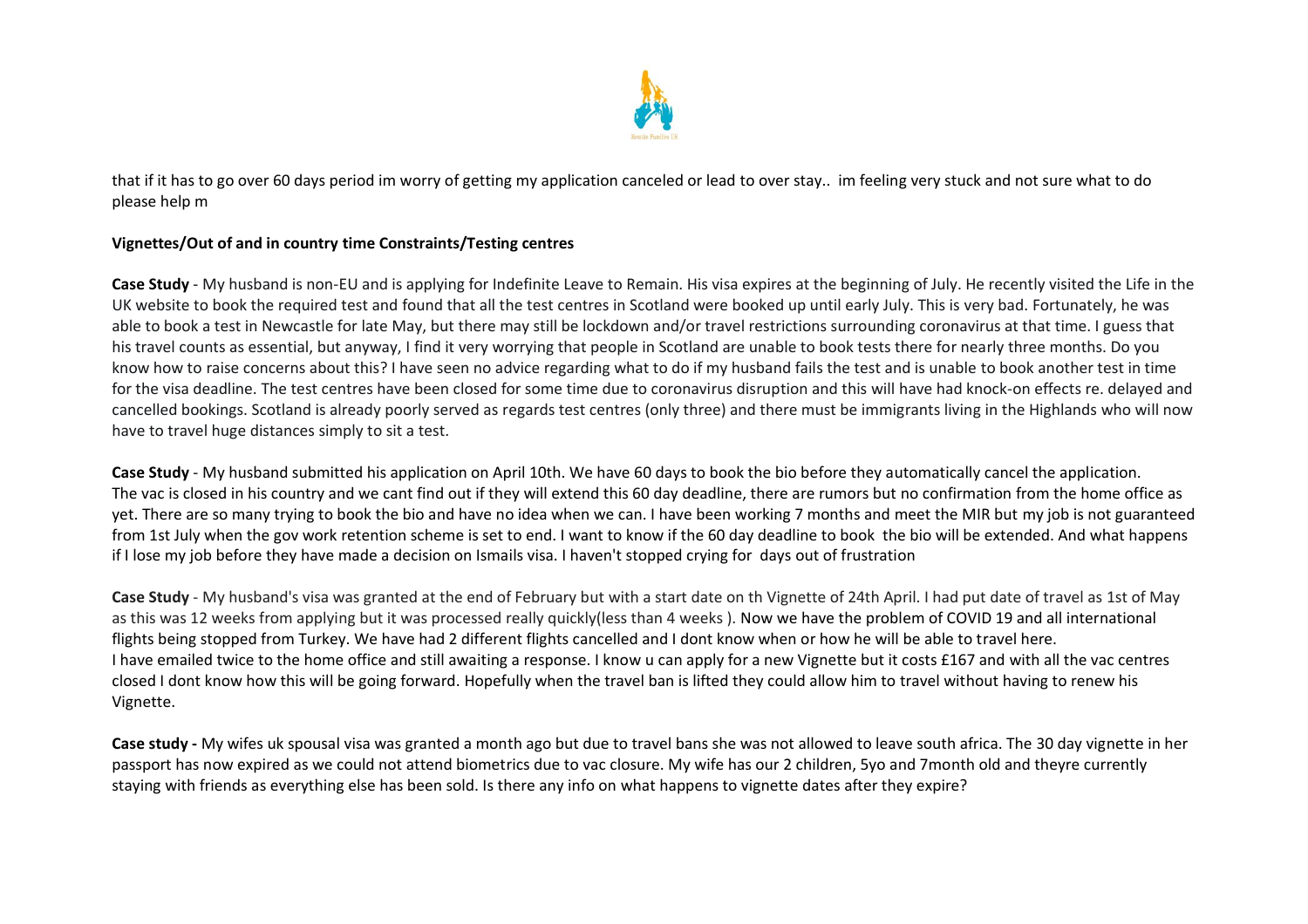

What happens to my wifes BRP card if not collected? Could i not collect it for her and post it to her so she can enter the uk when the travel bans are lifted? Also, once visa is granted apparently you can leave uk for 90days a year? What happens if the lockdown lasts 3-6 months?

**Case Study:** My partner has his biometric appointment on Thursday 23rd April, we have not received any email to say the appointment won't be going ahead, no email to say we can rearrange... nothing. I had to put a complaints form in just to get an answer to see if they were open. This is the tls centre in Tunisia. We have paid the £3000 in fees and have the last hurdle now before decision this is a worrying time, don't know how long we will have to wait when they reopen the centres?

**Case Study** – Visa granted for Turkish husband, but unable to fly due to travel ban.

**Case Study** - My husband had his spouse visa approved for a start date of the 17/03 however they spelt his name wrong on his visa so have to redo it. Before they sent the visa and passport with the correct details the office closed due to the virus and won't be opening again until the 13/04. Which only gives us a few days for them it redo the visa, send it out and book a flight. I'm hoping when they redo it they will also just change the date but we shall see

**Case Study** - spousal visa was granted 16/03 and I've been unable to leave south Africa. my vignette expires 16/04. what happens after it expires? I can't apply for an extension because vac closed, will it be automatically extended? What happens to my brp card if i cannot collect it in time? Could we not get someone to collect our brp cards, send to us so we can enter the country even if vignette expired? (Just a suggestion)

**Case Study** - wife has been granted a visa on appeal. Her passport is in the VFS Tehran Office waiting for the Vignette stamp. VFS Tehran are not responding to our attempts at communication to find out the status of the passport. MP supports us as there are 2 British children involved that have the right to return to the UK. MP has contacted HO and been told that we must contact VFS directly.

**Case Study** - My issue is being out the UK over my "allowed" 180 days which might happen if lock down continues. I was due to go back to UK from SA but my mother who I was visiting in hospital took a turn for the worst and I changed to mid May flight from CPT to UK but now looks like my mother will be in hospital for couple months and flights no one knows and my days 'run out' and if I leave and something happens I can't come back for another 12 months?!

**Case Study** - Flights and visas. I am in lockdown in South Africa, my home country with a flight that has been cancelled by Emirates and the airline is only apparently only likely to resume travel in July! I would have been out the country well over 180 days on my leave to remain if this is the case. Is it enough to collect emails sent to me but only addressed as dear customer to prove reasons for being out the UK so long or do I need to be emailing the Home Office and if so where and say what exactly.